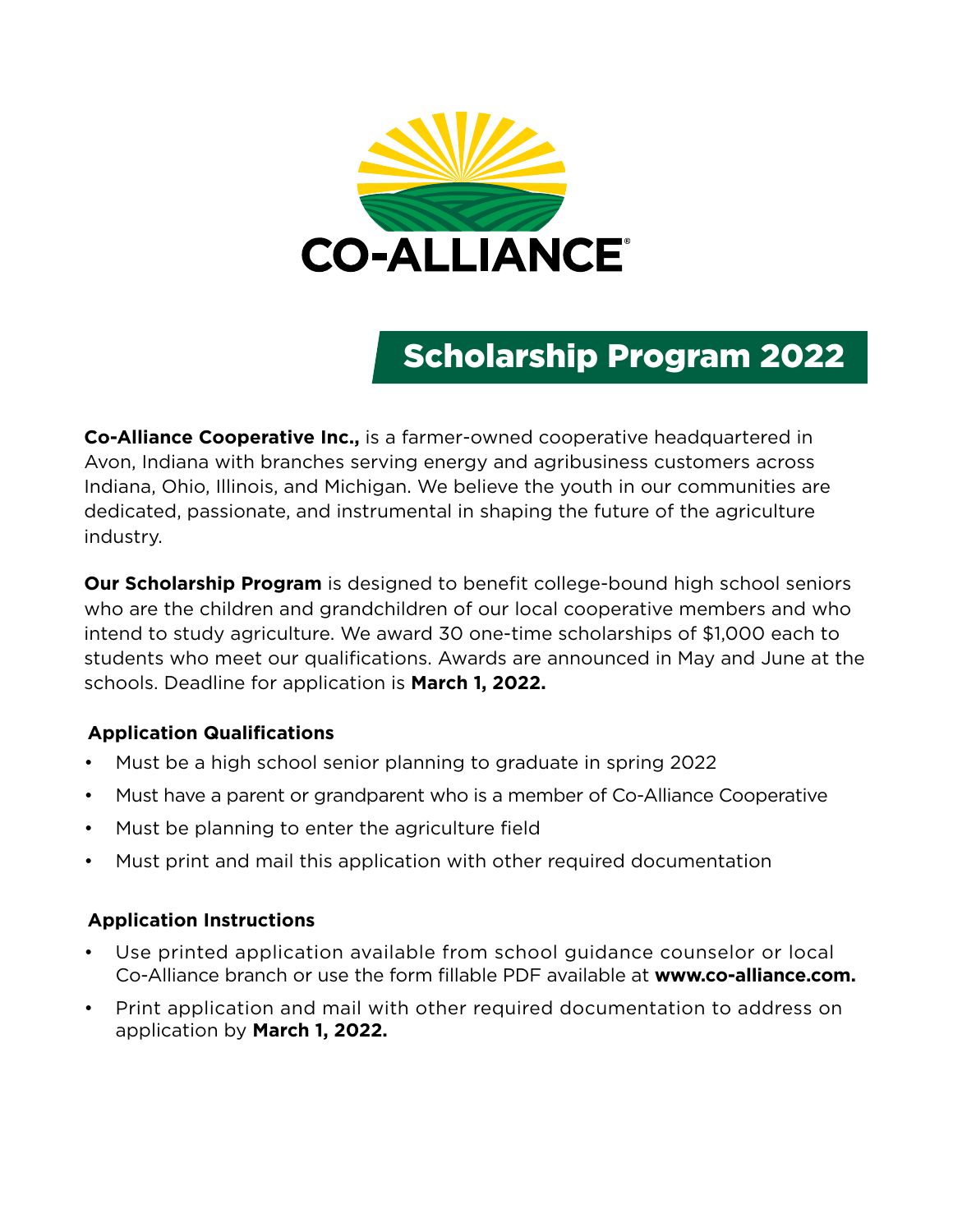

# Co-Alliance Scholarship 2022 Application

5250 E US Hwy 36 Building 1000 Avon, IN 46123 toll-free (800) 525-0272 phone (317) 745-4491

This *application and your transcript* must be received in the Avon corporate office on or before March 1, 2022. Do not mail to your local co-op branch.

This scholarship is a one-time \$1,000 award based on achievement, leadership, and personal initiative. Winners will be notified in May/June. It is open to all graduating high school seniors (pursuing agricultural-related education at an accredited college or university) who are children or grandchildren of current co-op members. Current co-op director/employee children and grandchildren are excluded. This application must be accompanied by a current transcript.

#### STUDENT APPLICANT INFORMATION

| Full Name                                                                                                                                                                                                                                             | Date of Birth  |                                  | Email  |  |
|-------------------------------------------------------------------------------------------------------------------------------------------------------------------------------------------------------------------------------------------------------|----------------|----------------------------------|--------|--|
| <b>Mailing Address</b>                                                                                                                                                                                                                                |                |                                  |        |  |
| City/State/Zip                                                                                                                                                                                                                                        |                |                                  | County |  |
| Name of Father/Guardian                                                                                                                                                                                                                               |                | Name of Mother/Guardian          |        |  |
| Home Telephone                                                                                                                                                                                                                                        | Cell Telephone |                                  |        |  |
| <b>HIGH SCHOOL EDUCATION</b>                                                                                                                                                                                                                          |                |                                  |        |  |
| High School                                                                                                                                                                                                                                           |                | Telephone                        |        |  |
| Address of School                                                                                                                                                                                                                                     |                | City/State/Zip                   |        |  |
| Name of Counselor                                                                                                                                                                                                                                     |                | Grade Point Average              |        |  |
| <b>GRADUATION CONFIRMATION</b>                                                                                                                                                                                                                        |                |                                  |        |  |
| This is to certify that (student name)                                                                                                                                                                                                                |                | will graduate from (school name) |        |  |
| following the spring 2022 semester. (Obtain signature and title of school official here)                                                                                                                                                              |                |                                  |        |  |
| <b>COLLEGE/UNIVERSITY PLANS</b>                                                                                                                                                                                                                       |                |                                  |        |  |
| <b>School Name</b>                                                                                                                                                                                                                                    |                | Location                         |        |  |
| Area of Study/Major                                                                                                                                                                                                                                   |                |                                  |        |  |
| In the space provided, please list key extracurricular participation, club activities, awards earned, volunteer<br><b>EXTRACURRICULAR NOTES</b><br>work, and other achievements of which you are proud. Include dates and be as detailed as possible. |                |                                  |        |  |
|                                                                                                                                                                                                                                                       |                |                                  |        |  |
|                                                                                                                                                                                                                                                       |                |                                  |        |  |
|                                                                                                                                                                                                                                                       |                |                                  |        |  |
|                                                                                                                                                                                                                                                       |                |                                  |        |  |
|                                                                                                                                                                                                                                                       |                |                                  |        |  |
|                                                                                                                                                                                                                                                       |                |                                  |        |  |
|                                                                                                                                                                                                                                                       |                |                                  |        |  |
|                                                                                                                                                                                                                                                       |                |                                  |        |  |
|                                                                                                                                                                                                                                                       |                |                                  |        |  |
|                                                                                                                                                                                                                                                       |                |                                  |        |  |
|                                                                                                                                                                                                                                                       |                |                                  |        |  |